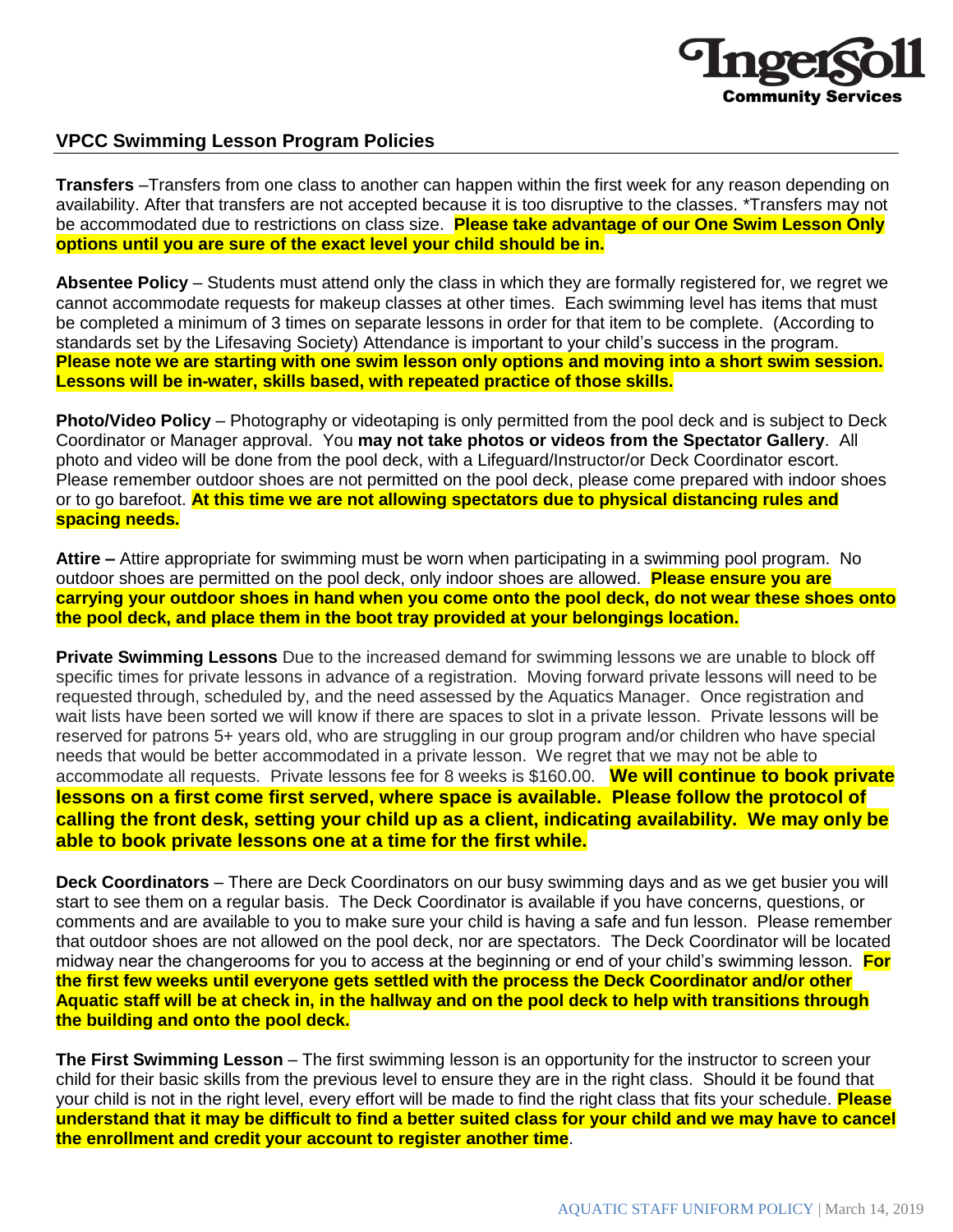

**Mid-way/Fourth Lesson** – this is time for you to receive a mini-evaluation of your child's progress thus far and discuss how you can support your child's skill development. This will be done between swim classes. Your childs instructor will have prepared a ticket for you with information needed and it will be handed out either by the instructor or the Deck Coordinator.

**The Last Lesson** – Please make sure to download your child's report card before the last lesson and read it. That way if you have questions about how you can continue to facilitate your child's learning you can ask the instructor and/or coordinator that night. Lessons will end 5 minutes early to facilitate any discussions. *If you*  have taken the time to take advantage of the Mid-Way Mini Eval then the report card should be on par with what was discussed. Please do not wait until the last day to bring up concerns or questions that have not been discussed.

*While we are running shorter sessions, every day will be a feedback day, done constantly during the swim class.*

Throughout all of our swimming classes we model and teach the following Water Smart® education topics: Within Arms Reach, Wear a Lifejacket, Swim to Survive, Swim with a Buddy, Check the Ice.

**Report cards – will be located online at** [https://swimgen.net/search/ingersoll.](https://swimgen.net/search/ingersoll) You will search for your child's report card using the code that is provided. We will provide the code at Mid-Session evaluation time. Once we are settled into our new registration system, your code should not change for the duration of your child's participation in our program. Please always consult your Mid-Session eval to confirm your child's participant's number. Report cards will remain on this website for up to 10 years. You will be able to print any report card your child has received at any time. This system also enables our swimming Instructors to review the most recent report card for your child as well. **Reports cards are still located here, please check here before registering if you do not remember what the last level was that your child completed/that your child should attend. Also, the instructors have posted the mid-session evaluations, skills only not comments, from March 2020.**

## **My Family Only Swim Lesson:**

A My Family only Swim Lessons is a multi-level swim lesson for your household. We can accept a maximum of four people and you must all live in the same household.

Any combination of the following: Two adults/guardians and two children, One adult/guardian and one child, One adult/guardian and two children, Two adults/guardians one child.

**\*Please note the lesson with be in the Whirlpool area and therefore is limited to the following swim levels: Parent Tot 1-4, Preschool 1-5, and Swimmer 1.**

**One Lesson Only Swim Lessons** – for the first couple weeks of opening, we recognize that it may have been a while since your child participated in lessons so we are offering the opportunity for registering for a single lesson in order to practice skills and prepare for a session of swimming lessons. \*should this remain a popular option, we will continue to offer these on a specific evening in the future as long as it is necessary.

## **Notice – Adult/Guardian needed to attend swimming lessons:**

Due to the current climate and our commitment to safety and teaching children how to swim, we have made some changes to how swim lessons will run. Due to physical distancing requirements, the swim instructor will be teaching from a distance, most often from the pool deck. Because of this, an adult/guardian, who lives in the same house, must accompany swimmers for their swim lesson. This person must be a competent deep end swimmer and must attend the full lesson. This parent/guardian must be over the age of 16 years of age and preference would be for the same gender for ease of dressing room use. All preschool levels and Swimmer classes 1-3 will need an adult/guardian inwater.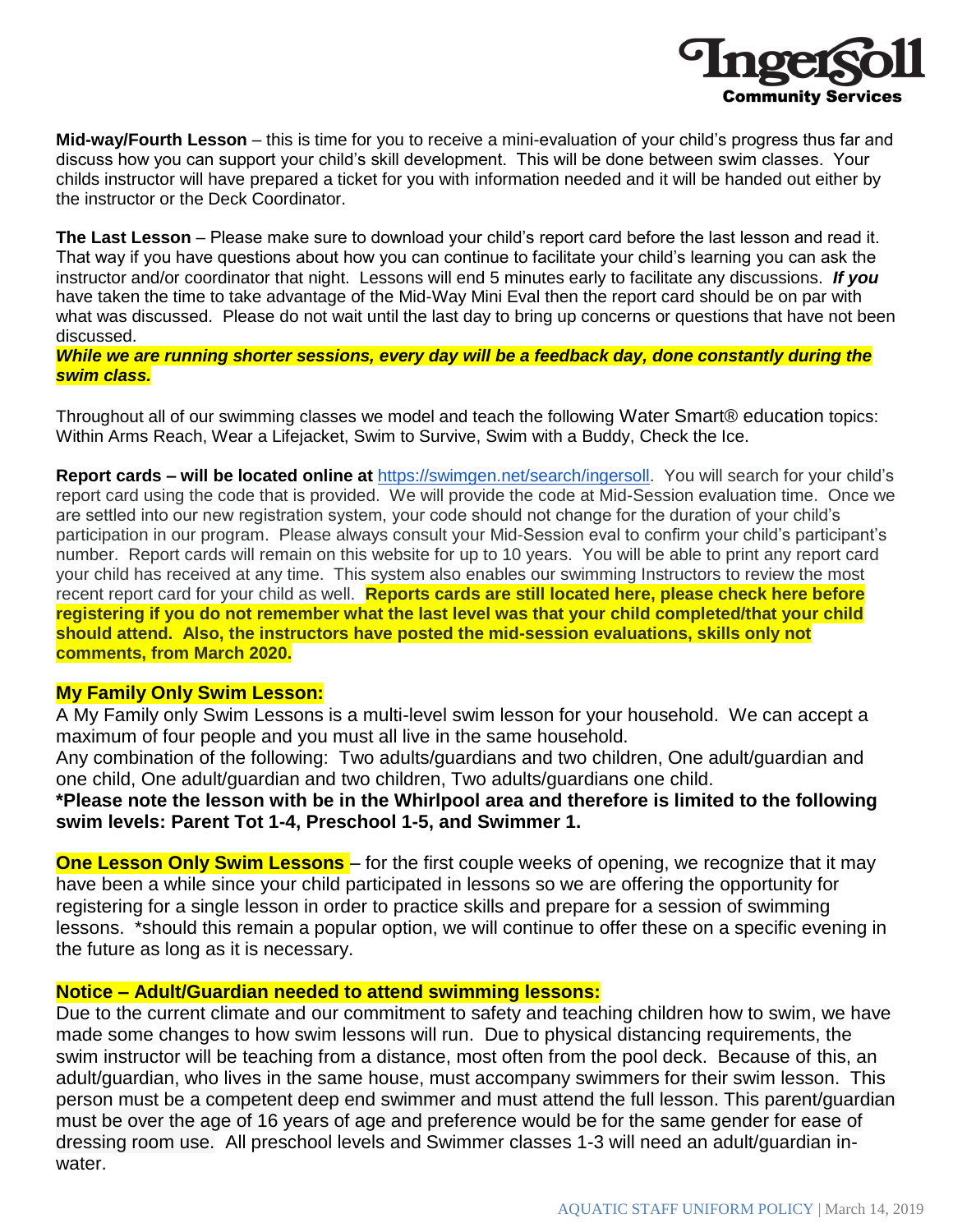

# **Steps to follow and things to expect:**

- 1. You will be sent a link to an online screening tool from the reception desk. You and your child need to complete this form every time you plan to arrive at VPCC and come into the building for a program. \*if you do not have to attend the lesson with your child, then you do not have to fill out a form for yourself, just your child.
- 2. Arrive not more than 5-10 minutes prior to your swimming lesson already in your swim suit.
- 3. Once you check in at the front desk to confirm that you have filled out the required form, you will proceed to the hallway and follow the hallway and enter the changeroom signified by the GREEN Enter HERE sign. \*an Aquatics staff will be place in this area to assist with this transition.
- 4. You will proceed through the changeroom, as outlined in the changeroom enter and exit information, SHOWER WITH SOAP AND WATER HEAD TO TOE, then proceed directly to the pool deck and proceed to your swim class location. Please bring an extra towel if you are worried about being cool while waiting. If you do not shower you will be sent back to do so when there is opportunity to.
- 5. Based on your level you will be assigned a specific area to place your belongings and sit until the Swim Instructor picks you up. You are to remain at this location until the instructor comes to get you, please do not move around the pool deck or allow your child to wander at anytime away from the bench.
- 6. The areas are at least 2m distant, have hooks for your belongings and a boot tray for you to place your outdoor shoes.
- 7. The Swim instructor will be wearing a face covering and face shield. They will greet you and ask you to move to the swim lesson location, remaining 2m distant and you will remain 2m distant from all other participants in the transition and in the water during the lesson.
- 8. The swimming instructor will instruct from the pool deck and should they need to demonstrate something, participants will be asked to get out of the water during the demonstration.
- 9. After you swim lesson you will proceed to your belongings, gather them and go into the changeroom as outlined in the Enter and Exit document. You will have 5 minutes to change and exit the building.
- 10.You may not shower after you lesson. You must change and leave.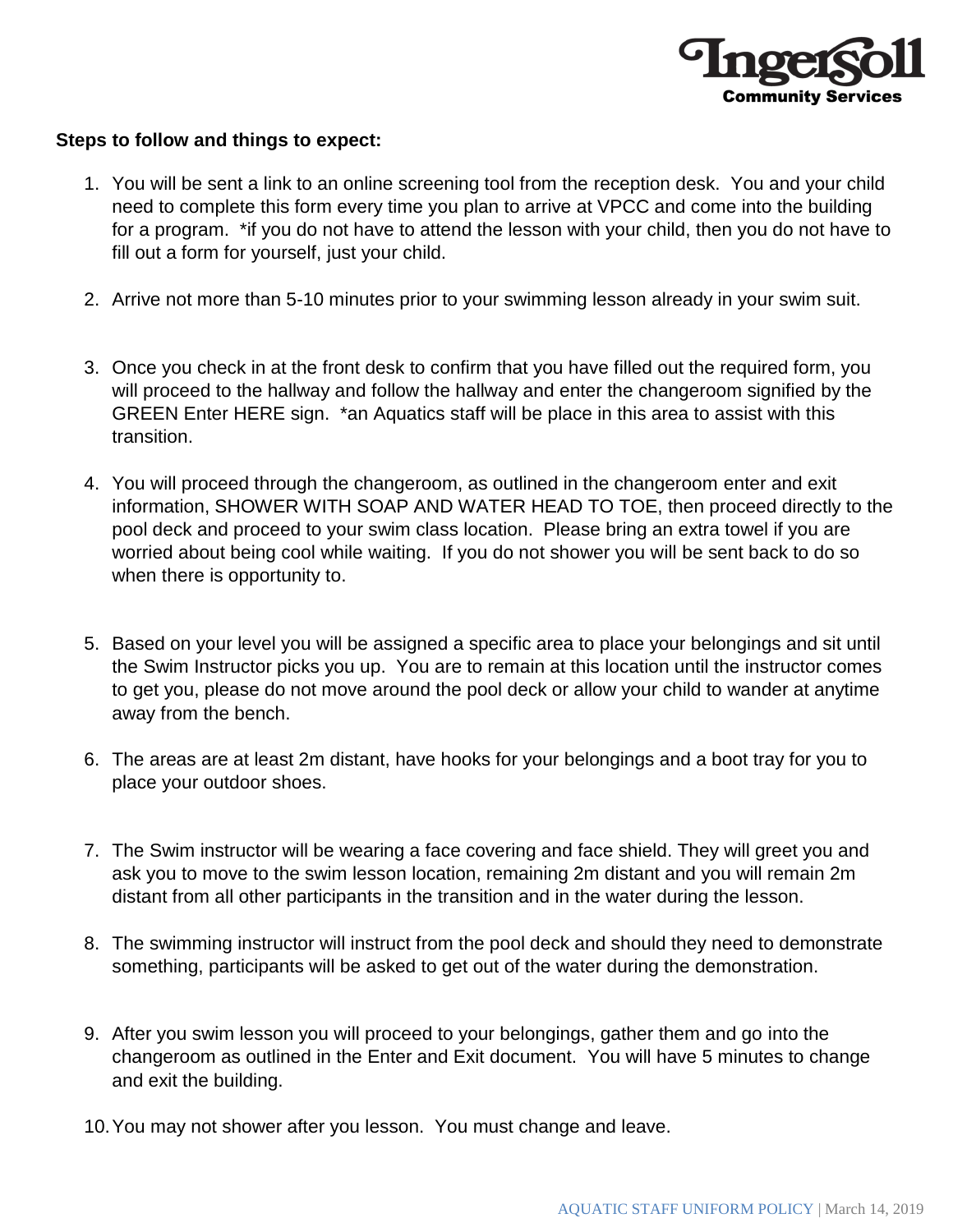

# **VPCC How to Have a Successful Swimming Lesson**

#### **How to have a Successful Swimming Lesson – to be communicated through registration process:**

- 1. Visit the pool before swimming lessons start. Give your child a tour of the facility.
- 2. Have fun and swim with your child during an open swim prior to beginning lessons and practice skills they already know.
- 3. Set realistic expectations with your child and allow your child to feel that there are no expectations to complete a level each session. Swimmers often need more than one set of lessons in order to gain the skills that will allow them to complete a level.
- 4. If your child has a medical concern or a learning challenge, please speak to the instructor at the first lesson. This will allow us to help your child get the most out of their lessons.
- 5. All tots who are not potty trained must wear water proof swim diapers. It is absolutely imperative that your child does not wear a regular diaper in the pool. For various reasons this is very unsafe and unsanitary.
- 6. To continue to educate and promote water safe attitudes around water please remember that you and your children must be invited in to the pool by the Swimming Instructor, remember to use specific cues such as **STOP! LOOK! ASK! for permission** to enter, and **STOP! LOOK! LISTEN! to instruction** from the Swimming Instructor, and **STOP! LOOK! GO SLOW! when entering** any body of water.
- 7. Per Public Health Regulations **all swimmers are required to shower** with soap and water before going into the pool. Please ensure that you and/or your child are showered from head to toe before coming out onto the pool deck. You may bring extra towels for warmth for waiting purposes.
- 8. It is important to start teaching your children to be water safe from day one. Swimming Instructors facilitate this by teaching you how to observe and model safe water behavior for your children.
- 9. Make sure you bring any concerns to the instructor and or Deck Coordinator in a timely manner.
- 10. It is the policy of Ingersoll Aquatics that should there be questions concerning lessons please first direct your questions to the Swimming Instructor teaching your child's lesson. Should you need more clarification, please do not hesitate to speak to the Deck Coordinator if present, the Front Desk, or the Aquatics Manager. All will be happy to help. Please note communication shall be respectful at all times and is a two way street. There is a five minute grace period between swimming classes. Learn your instructors name and please take time to discuss with them your child's progress and any concerns you may have. Please treat the staff here with the same respect you wish to receive from them. **Due to limitations on time and the need for cleaning and disinfection, we are not able to offer these five minute grace periods for questions. If you have the opportunity to ask during the class, please do so, otherwise you will have to email the Aquatics Manager.**